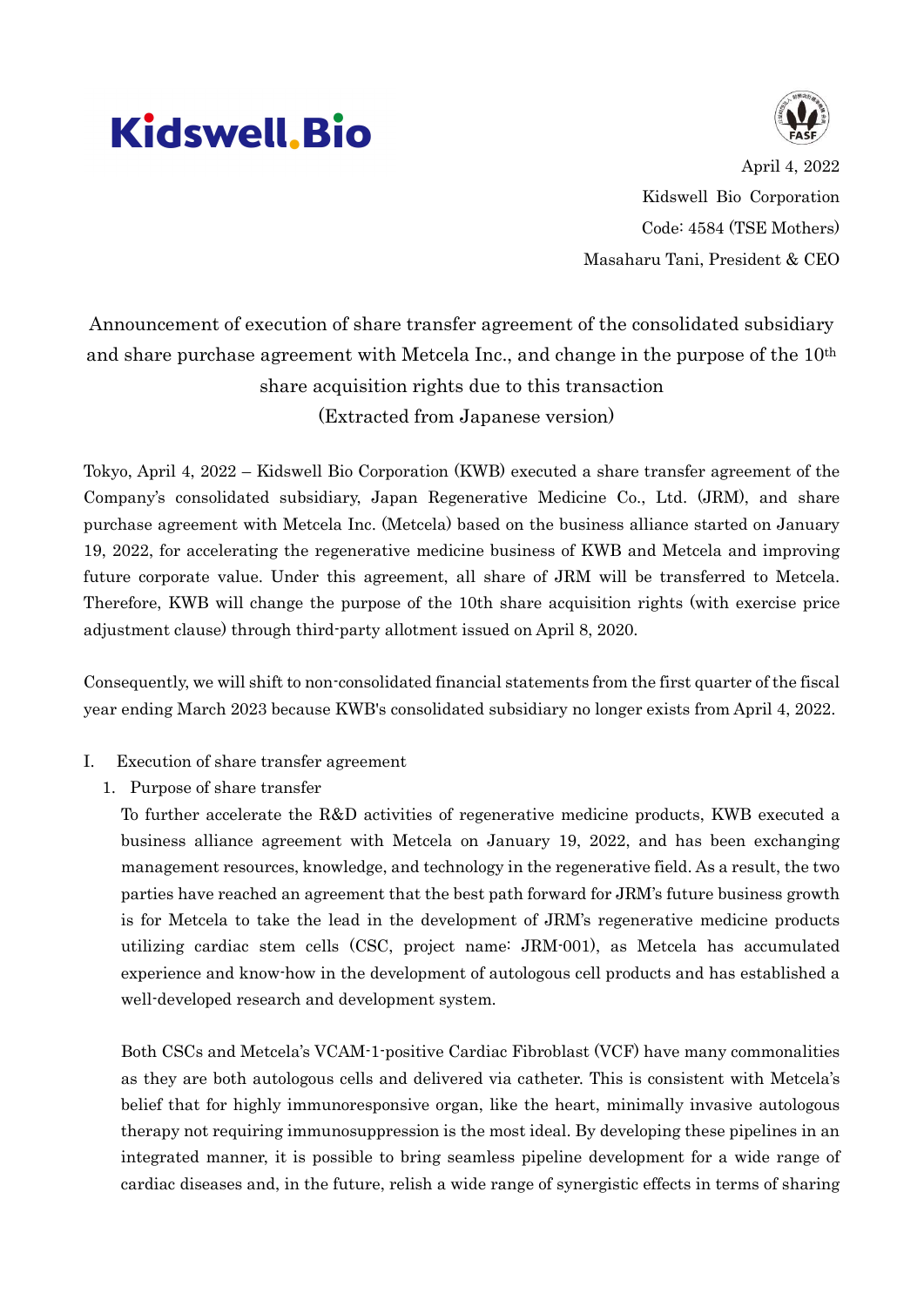manufacturing know-how and sales systems.

As part of the transfer of shares of JRM, Metcela has agreed to pay KWB a certain royalty based on the sales of JRM-001, and KWB's support of JRM will continue.

To further deepen the business alliance between KWB and Metcela, KWB will purchase the shares of Metcela. KWB expects starting clinical trials of SHED (Stem cell from Human Exfoliated Deciduous teeth) and expansion of SHED indications with Metcela's research and development knowledge. KWB will provide SHEDs for launching new pipelines with Metcela and continue further discussions on supporting the expansion of Metcela's VCF business with KWB's know-how of establishment of SHED master cell bank.

The impact on the business results for the fiscal year ending March 2023 is expected to be minimal.

## 2. Details of share transfer

All shares of JRM owned by KWB have been transferred to Metcela on April 4, 2022. KWB will receive royalties based on sales of JRM-001, if Metcela launches JRM-001 product in Japan and overseas

#### 3. Schedule

| (1) Date of resolution                       | April 4, 2022 |
|----------------------------------------------|---------------|
| (2) Date of signing share transfer agreement | April 4, 2022 |
| (3) Date of share transfer                   | April 4, 2022 |

## 4. Outlook

As a result of the transfer of the shares, KWB no longer has a consolidated subsidiary, it will shift to non-consolidated financial statements from the first quarter of the fiscal year ending March 2023. The earnings forecast for the fiscal year ending March 2023 is scheduled to be announced in May 2022. Matters to be announced will be notified in a timely manner.

- II. Execution of share purchase agreement
	- 1.Reasons for share purchase

As mentioned in 1. Purpose of share transfer, KWB will purchase the shares of Metcela to build a stronger partnership with Metcela and accelerate the regenerative medicine business of KWB and Metcela.

The impact on the business results for the fiscal year ending March 2023 is expected to be minimal.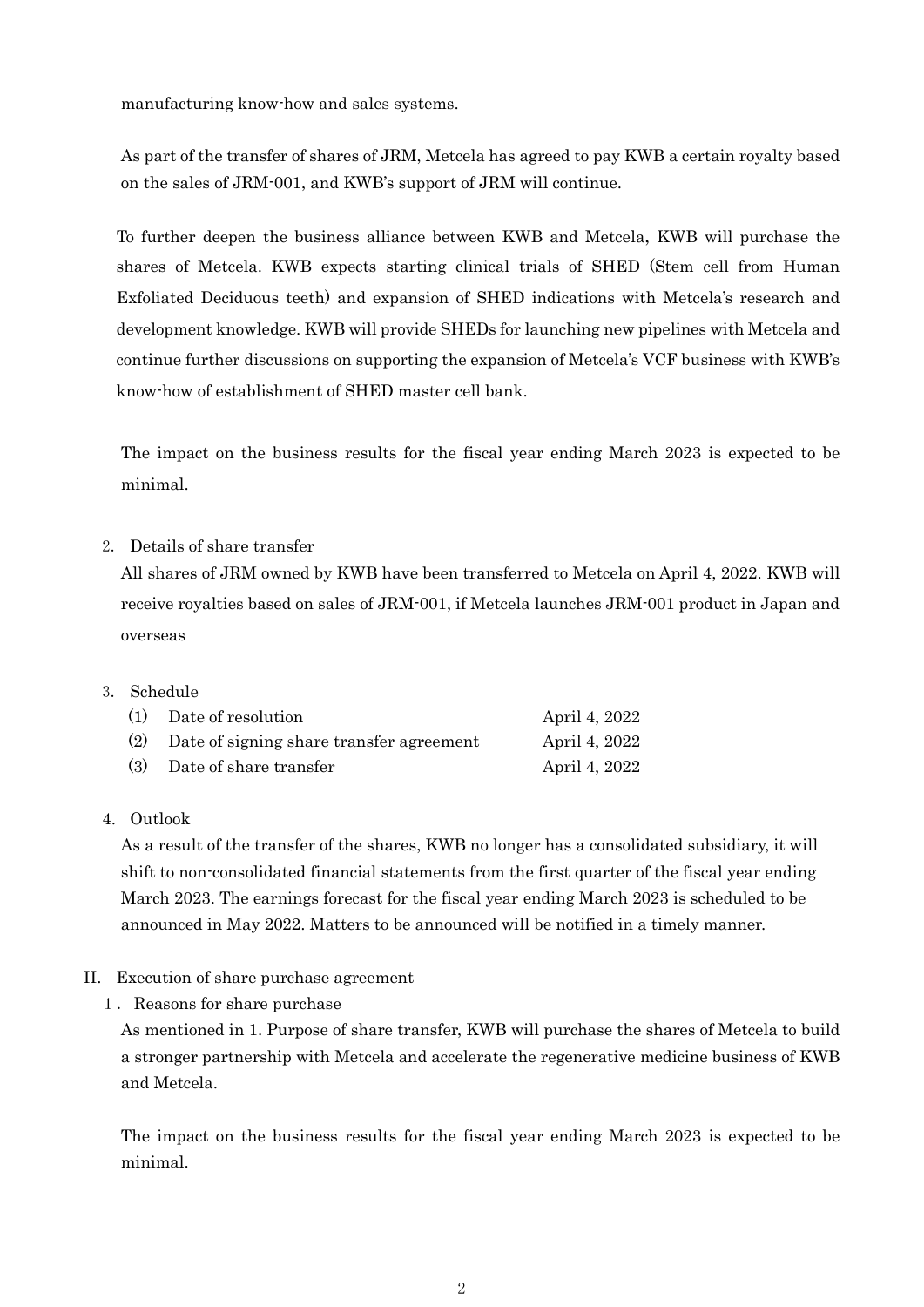## 2. Details of share purchase

(1) Purchase price Not open to the public

(2) Shareholding ratio of KWB Less than the standard for becoming an equity

method affiliated companies

(3) Purchase date April 4, 2022

 Note: Some disclosures are omitted because it falls under the minor standards of timely disclosure.

# III. Change in the purpose of the 10th share acquisition rights

1. Change in the purpose of the funds to be raised

The purpose of the 10th share acquisition rights issued by KWB on April 8, 2020, will change due to the share transfer to Metcela.

## 2. Contents of the changes

The changes in the use of funds are as follows (changes are underlined).

## (Before transfer of JRM shares)  $\qquad \qquad$  Unit: million yen

| Name financing                                                        | Purpose of use                                                                            | Amount | Payment<br>schedule                   |
|-----------------------------------------------------------------------|-------------------------------------------------------------------------------------------|--------|---------------------------------------|
| 3rd series of<br>convertible bond with<br>stock acquisition<br>rights | Conducting domestic phase III<br>clinical trials of JRM-001                               | 590    | From April<br>2020 to March<br>2022   |
| $10th$ share acquisition<br>rights                                    | Research and development for<br>allogenic cell and overseas clinical<br>trials of JRM-001 | 772    | From January<br>2021 to March<br>2025 |

## (After transfer of JRM shares) Unit: million yen

Name financing | Purpose of use Amount (allotted amount) Payment schedule 3rd series of convertible bond with stock acquisition rights Conducting domestic phase III clinical trials of JRM-001  $\qquad \qquad$  590 (590) From April 2020 to March 2022 10th share acquisition rights Manufacturing, clinical development, expansion of indications, and introduction of new technologies for regenerative medicine using SHED 475 (0) From April 2022 to March 2025

Note: The amount of funds to be raised through the execution of the 10<sup>th</sup> share acquisition rights has been changed based on the current planned funding of 475 million yen due to